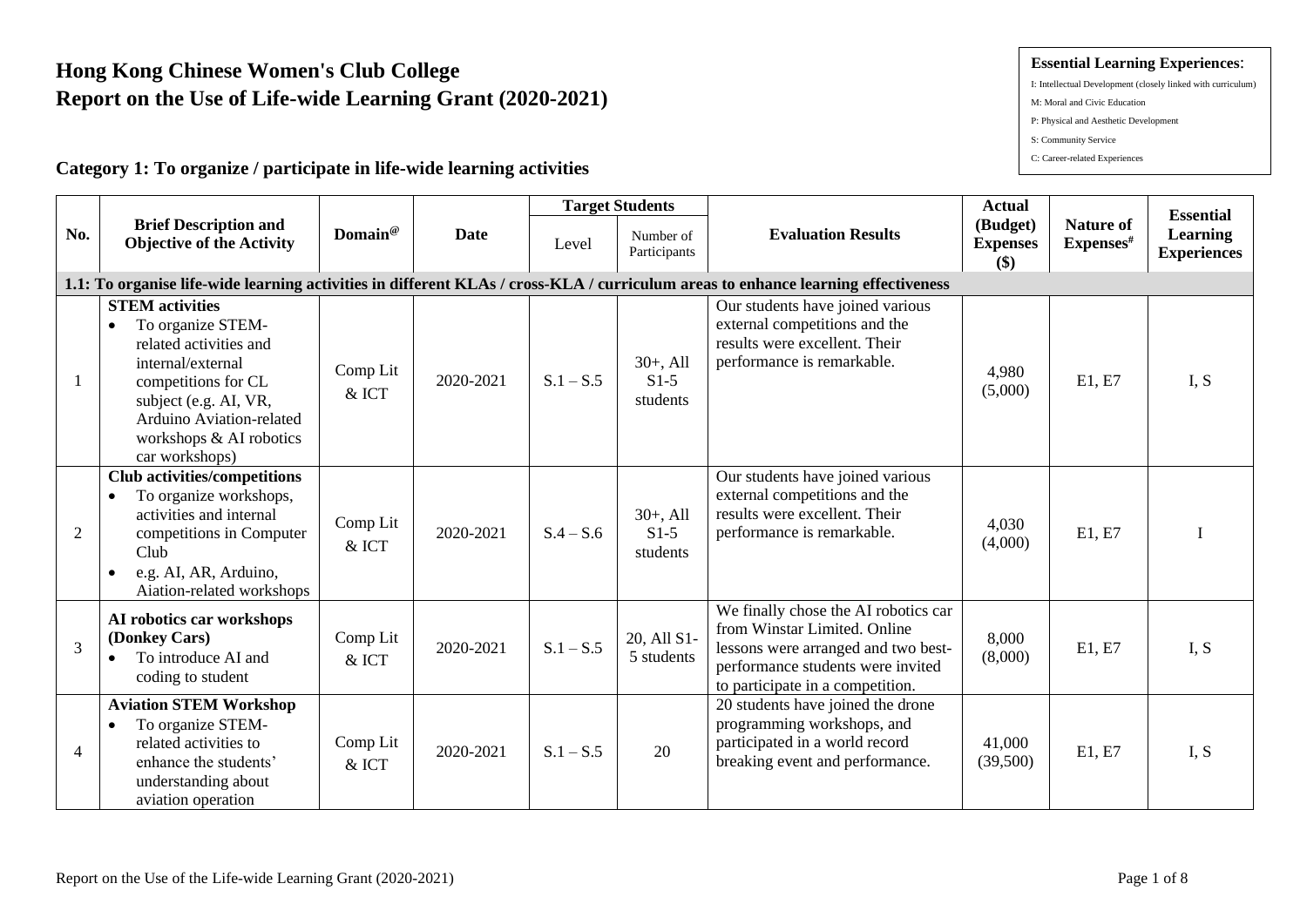| 5              | <b>Competition Entry Fee</b><br>To allow participation in<br>$\bullet$<br>Maths external<br>competition                                                                                                      | Maths<br>Team | 2020-2021  | $S.1 - S.5$             | 25 students                      | Our students have joined various<br>external competitions and the<br>results were excellent. We have<br>won many prizes.                                                                     | 3,420<br>(3,500) | E1             | $\bf{I}$ |
|----------------|--------------------------------------------------------------------------------------------------------------------------------------------------------------------------------------------------------------|---------------|------------|-------------------------|----------------------------------|----------------------------------------------------------------------------------------------------------------------------------------------------------------------------------------------|------------------|----------------|----------|
| 6              | <b>Engaging scholars and</b><br>professionals as speakers in<br><b>STEM</b> seminars<br>To enhance students'<br>$\bullet$<br>STEM-related learning<br>motivation and<br>determination.                       | <b>STEM</b>   | 2020-2021  | $S.1 - S.6$<br>students | All S.1, 2,<br>4 & 6<br>students | STEM Seminar (Zoom): Popular<br>Astronomy (2Feb & 3Feb) was<br>organized to enhance students'<br>STEM-related learning motivation<br>and determination.                                      | 1,600<br>(6,000) | E <sub>5</sub> | I        |
|                | <b>Application/registration fees</b><br>for STEM-related<br>programmes/external<br>competitions<br>To encourage more<br>$\bullet$<br>medium and high<br>achievers to participate in<br>STEM-related external |               |            | $S.4 - S.5$             | Cancelled                        | A number of competitions such as<br>PolyU SSMSC were cancelled due<br>to Covid-19 pandemic.                                                                                                  | 1,200            | Cancelled      |          |
| $\overline{7}$ | competitions.<br>Students are able to<br>$\bullet$<br>handle contents of higher<br>levels.<br>Students' STEM-related<br>$\bullet$<br>learning motivation and<br>determination is<br>enhanced.                | <b>STEM</b>   | Early 2021 | students                | 19                               | 19 S.6 students participated in the<br>CityU Science Challenges 2021, 2<br>students were awarded Distinction<br>in Biology.                                                                  | (5,000)          | E1             |          |
| 8              | <b>STEM Activities/</b><br><b>Competitions</b><br>To enhance students'<br>$\bullet$<br>STEM-related learning<br>motivation and<br>determination.<br>To promote STEM<br>$\bullet$<br>education                | <b>STEM</b>   | 2020-2021  | S.1 / S.2 /<br>S.3      | Cancelled                        | Activities such as Race to the Line<br>- STEAM for ALL fun Day -<br>Session I & II, S1, S2 STEM<br>Adventure and Inter-House STEM<br>Competition were cancelled due to<br>Covid-19 pandemic. | 575.3            | Cancelled      |          |
|                | To nurturing students'<br>$\bullet$<br>learning interest,<br>enhancing their creativity,<br>collaboration and problem<br>solving skills as well as<br>developing their<br>innovativeness                     |               |            | students                | 40                               | 40 S.2-3 Students participated in the<br>the micro:bit Model Rocket Car<br>Competition (模型火箭車比賽)<br>2020-2021, one group of students<br>was awarded,'「我最喜愛的火箭<br>車」最佳設計獎.                    | (35,000)         | E7             |          |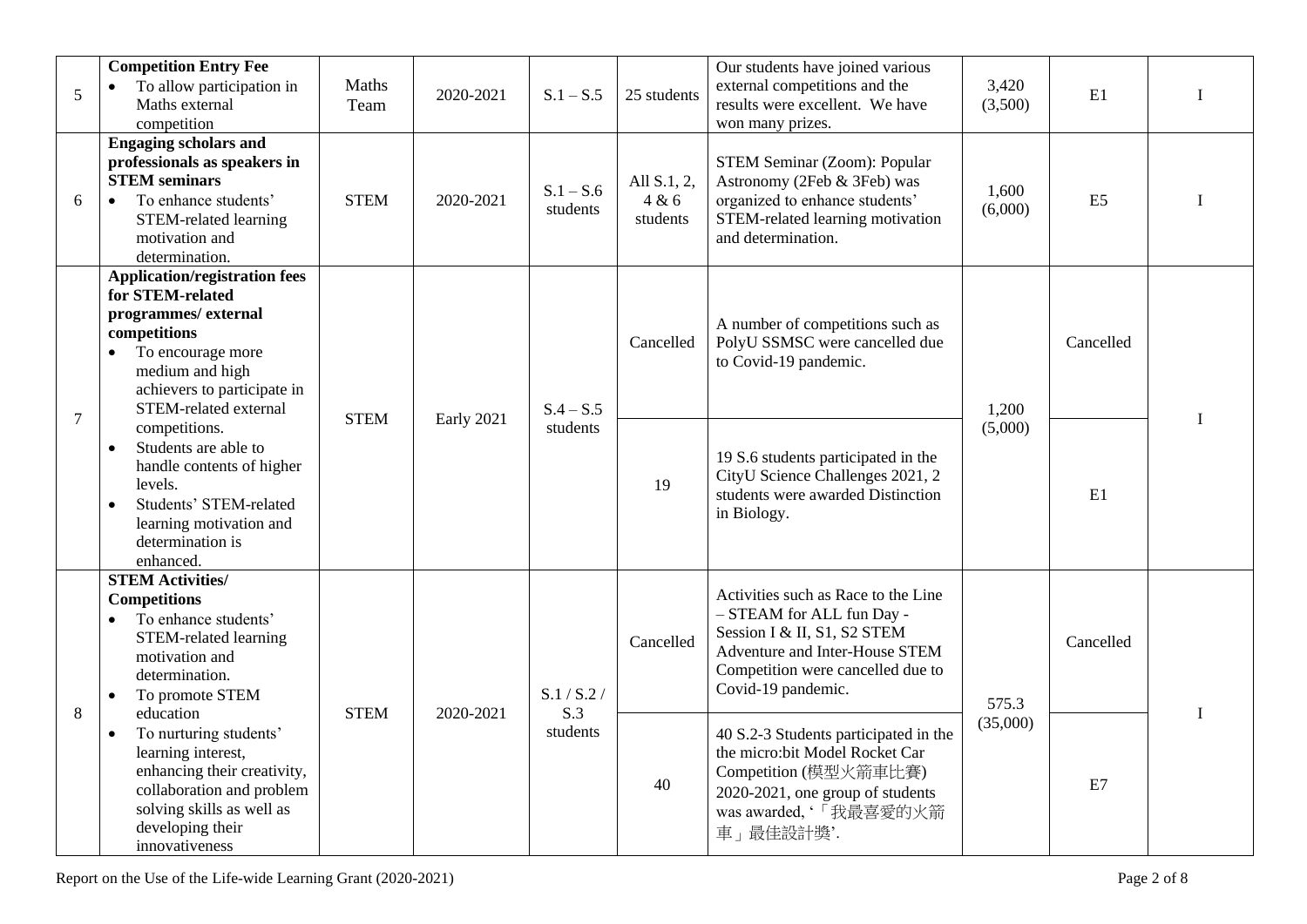| 9 | <b>Digital Arts Workshop</b><br>To allow students to<br>create their own animation<br>through the workshop | Visual Art | 2020-2021 | $S.1 - S.5$ | 10 | There were 18 students who<br>study S.1-S.5 applied for the<br>workshop, only 10 students<br>were chosen after all based on<br>their levels and drawing skills.<br>After 6 lessons, students are<br>able to use procreate for<br>drawing sessions but there are<br>still rooms of improvement in<br>animation sessions. 7 animation<br>videos are created, 3 students<br>fail to hand in due to sickness,<br>technical problems and low<br>motivation. | 30,000<br>(30,000) | E1 | I, P |
|---|------------------------------------------------------------------------------------------------------------|------------|-----------|-------------|----|--------------------------------------------------------------------------------------------------------------------------------------------------------------------------------------------------------------------------------------------------------------------------------------------------------------------------------------------------------------------------------------------------------------------------------------------------------|--------------------|----|------|
|   | 94,805.3<br><b>Expenses on Item 1.1</b><br>(136,000)                                                       |            |           |             |    |                                                                                                                                                                                                                                                                                                                                                                                                                                                        |                    |    |      |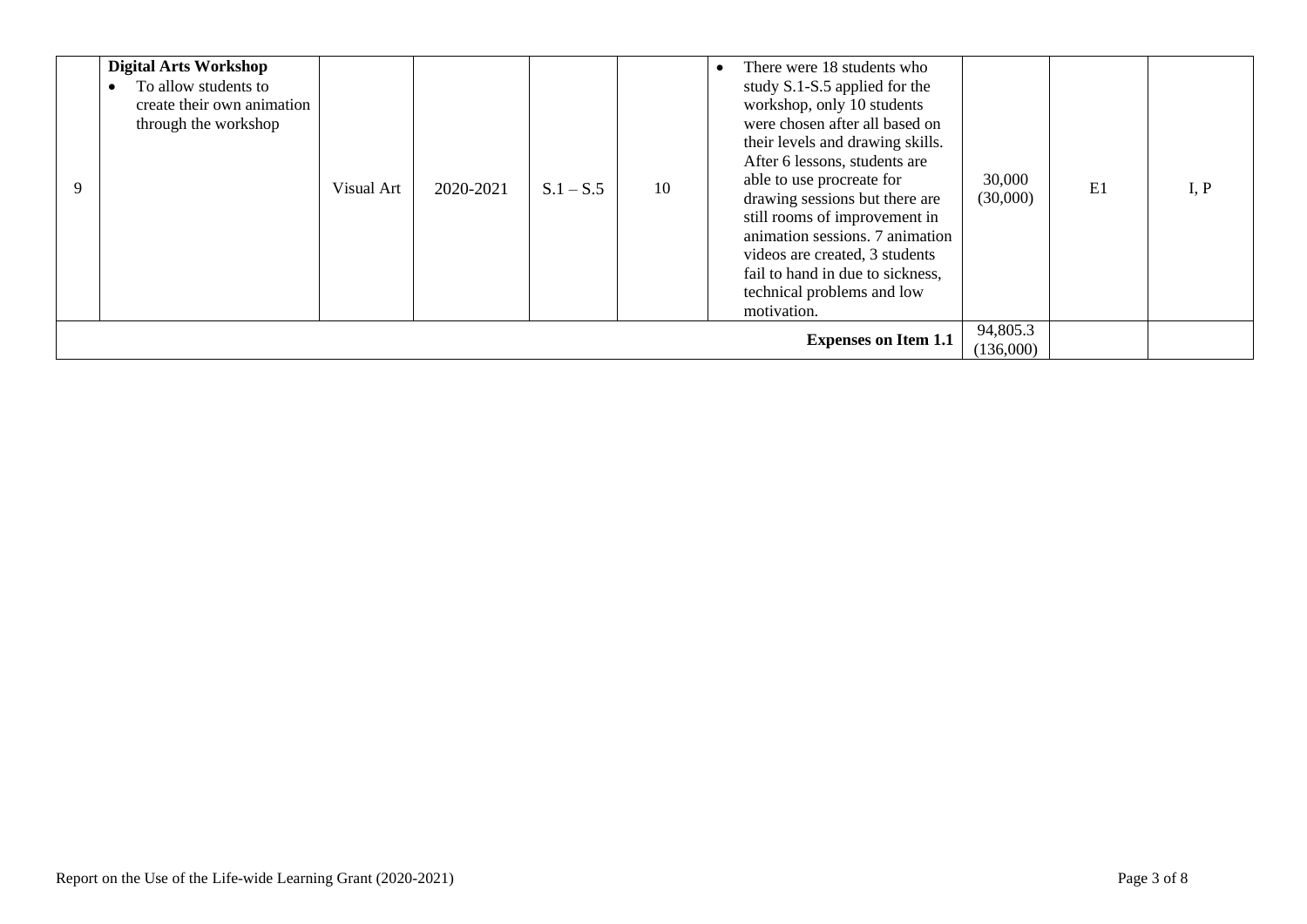**1.2: To organise diversified life-wide learning activities to cater for students' interests and abilities for stretching students' potential and nurturing in students positive values and attitudes**  Most of the scheduled activities ᅮ  $\top$ ┯ ┯ ┯ **Life-planning Activities &** 

| 12 | Life-planning Activities $\alpha$<br><b>Mentorship Programme</b><br>To promote the<br>$\bullet$<br>importance of life<br>planning and to provide<br>opportunities for students<br>to understand themselves,<br>so as to make an informed<br>decision on their study /<br>career paths | Careers                            | 2020-2021              | $S.1 - S.6$ | A11<br>students | Most of the scheduled activities<br>were held, except the skill-related<br>workshops. With the support of the<br>social workers and NGOs, some<br>activities were conducted via zoom.<br>Based on the feedback from the<br>social workers, the participation<br>rate and the students' performance<br>were satisfactory.               | 61,460<br>(64,060)         | E1, E7                        | $\mathsf{C}$ |
|----|---------------------------------------------------------------------------------------------------------------------------------------------------------------------------------------------------------------------------------------------------------------------------------------|------------------------------------|------------------------|-------------|-----------------|----------------------------------------------------------------------------------------------------------------------------------------------------------------------------------------------------------------------------------------------------------------------------------------------------------------------------------------|----------------------------|-------------------------------|--------------|
| 13 | Subsidize tutor's<br>remuneration<br>To strive for a good result<br>$\bullet$<br>in Hong Kong Schools<br>Dance Festival                                                                                                                                                               | Dance<br>Group                     | 2020-2021              | $S.1 - S.5$ | 18              | The tutor lived in mainland<br>China and cannot conduct the<br>training due to travel bans<br>between China and HK.<br>The competition was also<br>cancelled due to COVID-19.                                                                                                                                                          | $\overline{0}$<br>(20,000) | E <sub>6</sub><br>(cancelled) | P            |
| 14 | <b>Band &amp; String Ensemble</b><br>tutor fee<br>To provide opportunities<br>$\bullet$<br>for students to learn and<br>enhance their playing<br>skills                                                                                                                               | Music                              | 2020-2021              | $S.1 - S.6$ | 60              | <b>Band and Strings Ensemble</b><br>students can enhance their playing<br>skills. Strings Ensemble students<br>can perform well during Life Wide<br>Learning Day                                                                                                                                                                       | 125,500<br>(125,500)       | E <sub>5</sub>                | I, P, S      |
| 15 | <b>String &amp; Music Tutor</b><br>To provide professional<br>$\bullet$<br>training from experienced<br>music tutor for students                                                                                                                                                      | Music                              | 2020-2021              | $S.1 - S.6$ | 45              | Students enjoyed the music<br>$\bullet$<br>course "Garageband" very<br>much. They have successfully<br>arranged some music using the<br>above apps. Other students are<br>motivated to join the course.<br>Strings students were highly<br>motivated to brush up their<br>playing technique and ready for<br>future performance in Oct | 56,400<br>(56, 400)        | E <sub>5</sub>                | I, P, S      |
| 16 | <b>Enrichment training for</b><br><b>badminton</b> team<br>Elite students receive<br>$\bullet$<br>professional coaching                                                                                                                                                               | $PE -$<br><b>Badminton</b><br>Team | Sep 2020 -<br>Aug 2021 | $S.1 - S.6$ | 36              | Due to the COVID-19, training was<br>suspended from November to April.<br>There were only a total of 14<br>lessons for the whole year.                                                                                                                                                                                                 | 31,050<br>(50,000)         | E <sub>5</sub>                | I, P         |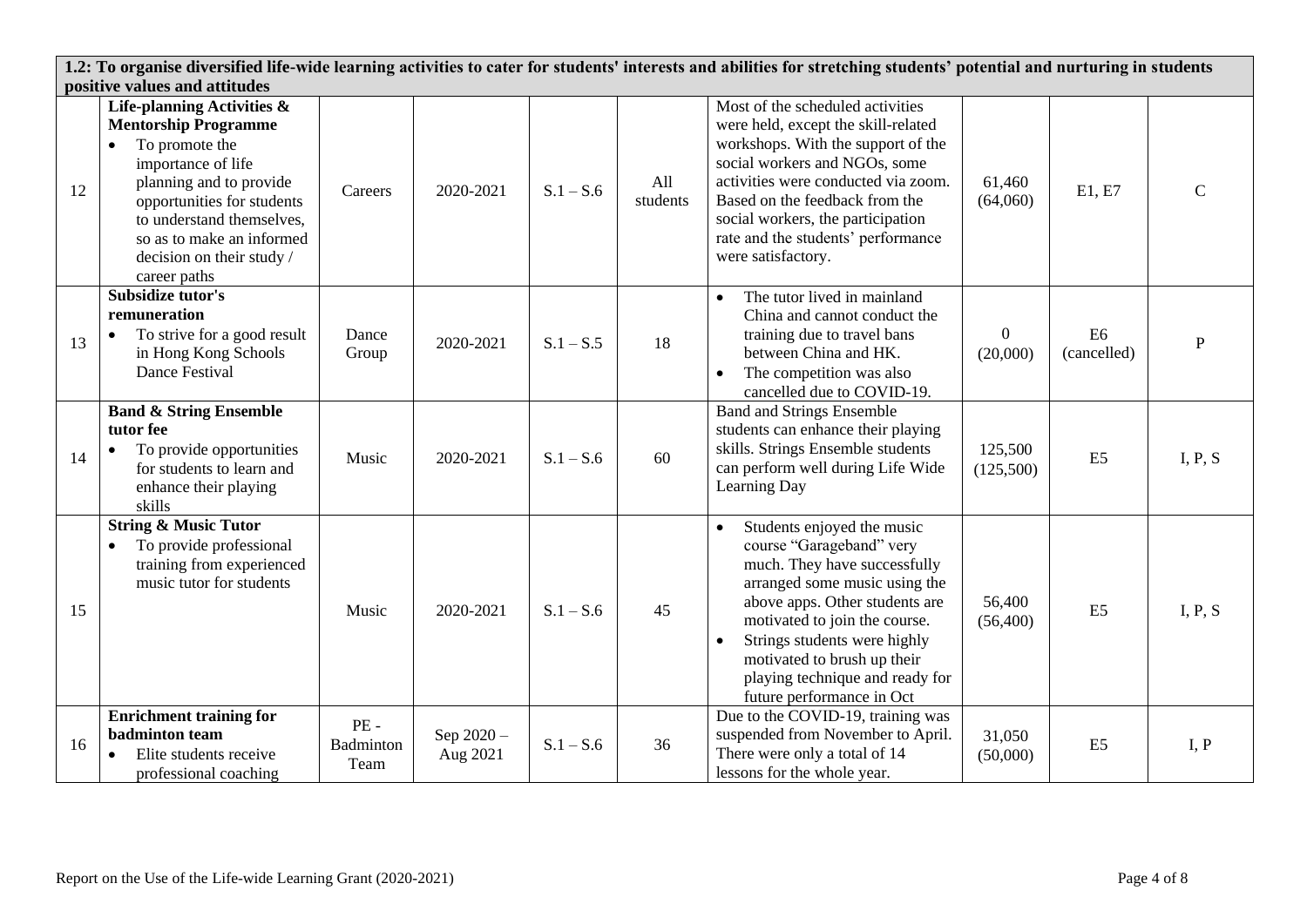| 17 | <b>Enrichment training for</b><br>basketball & volleyball team<br>Elite students receive<br>professional coaching                                                                                                  | PE-<br><b>Basketball</b><br>$\&$<br>Volleyball<br>Team | Sep 2020-<br>Aug 2021  | $S.1 - S.6$                         | 80 | Due to the Covid-19, the sports<br>teams' training was suspended from<br>September to March. All school<br>teams resumed their training from<br>April to Aug 2021. Due to the<br>reduced number of training, there is<br>a large sum of surplus in this grant.                                                                                                                                                                                                                                                                                                                                                                                                                                                                      | 91,720<br>(160,000)  | E1, E5 | I, P |
|----|--------------------------------------------------------------------------------------------------------------------------------------------------------------------------------------------------------------------|--------------------------------------------------------|------------------------|-------------------------------------|----|-------------------------------------------------------------------------------------------------------------------------------------------------------------------------------------------------------------------------------------------------------------------------------------------------------------------------------------------------------------------------------------------------------------------------------------------------------------------------------------------------------------------------------------------------------------------------------------------------------------------------------------------------------------------------------------------------------------------------------------|----------------------|--------|------|
| 18 | <b>Enrichment training for</b><br>table tennis team<br>Elite students receive<br>$\bullet$<br>professional coaching                                                                                                | PE - Table<br>Tennis<br>Team                           | Sep 2020 -<br>Aug 2021 | $S.1 - S.6$                         | 33 | Due to the pandemic, intensive<br>training was started from November<br>to December, and regular training<br>from May to July only. There were<br>a total of 9 lessons for the whole<br>year.                                                                                                                                                                                                                                                                                                                                                                                                                                                                                                                                       | 26,000<br>(26,000)   | E5, E6 | I, P |
| 19 | S2-3 new prefects training<br>camp<br>To give training for new<br>$\bullet$<br>prefects in developing<br>their problem-solving<br>skills and building-up<br>their confidence in<br>providing services in<br>school | Prefect's<br>Association                               | 2020-2021              | $S2 - S3$<br><b>New</b><br>Prefects | 73 | Due to the pandemic and the social<br>distancing measures, a day camp in<br>school was held successfully on<br>21st August 2021. A social welfare<br>organization (循道愛華村服務中<br>心社會福利部 愛華青少年綜合服<br>務隊) was employed to provide the<br>training for students. All new<br>prefects participated in it. They<br>enjoyed the camp and the activities<br>very much. They developed their<br>team spirit and learnt more about<br>their roles and enhanced their<br>confidence to do their duties well.<br>The training provided by 循道愛華<br>村服務中心社會福利部 愛華青少<br>年綜合服務隊 was good and<br>efficient. It is recommended to<br>employ a social welfare<br>organization for the leadership<br>training to prefects continuously in<br>the future. | 10,000<br>(20,000)   | E1, E6 | M, S |
|    |                                                                                                                                                                                                                    |                                                        |                        |                                     |    | <b>Expenses on Item 1.2:</b>                                                                                                                                                                                                                                                                                                                                                                                                                                                                                                                                                                                                                                                                                                        | 402,130<br>(521,960) |        |      |
|    | 496,935.3<br><b>Expenses for Category 1</b><br>(657,960)                                                                                                                                                           |                                                        |                        |                                     |    |                                                                                                                                                                                                                                                                                                                                                                                                                                                                                                                                                                                                                                                                                                                                     |                      |        |      |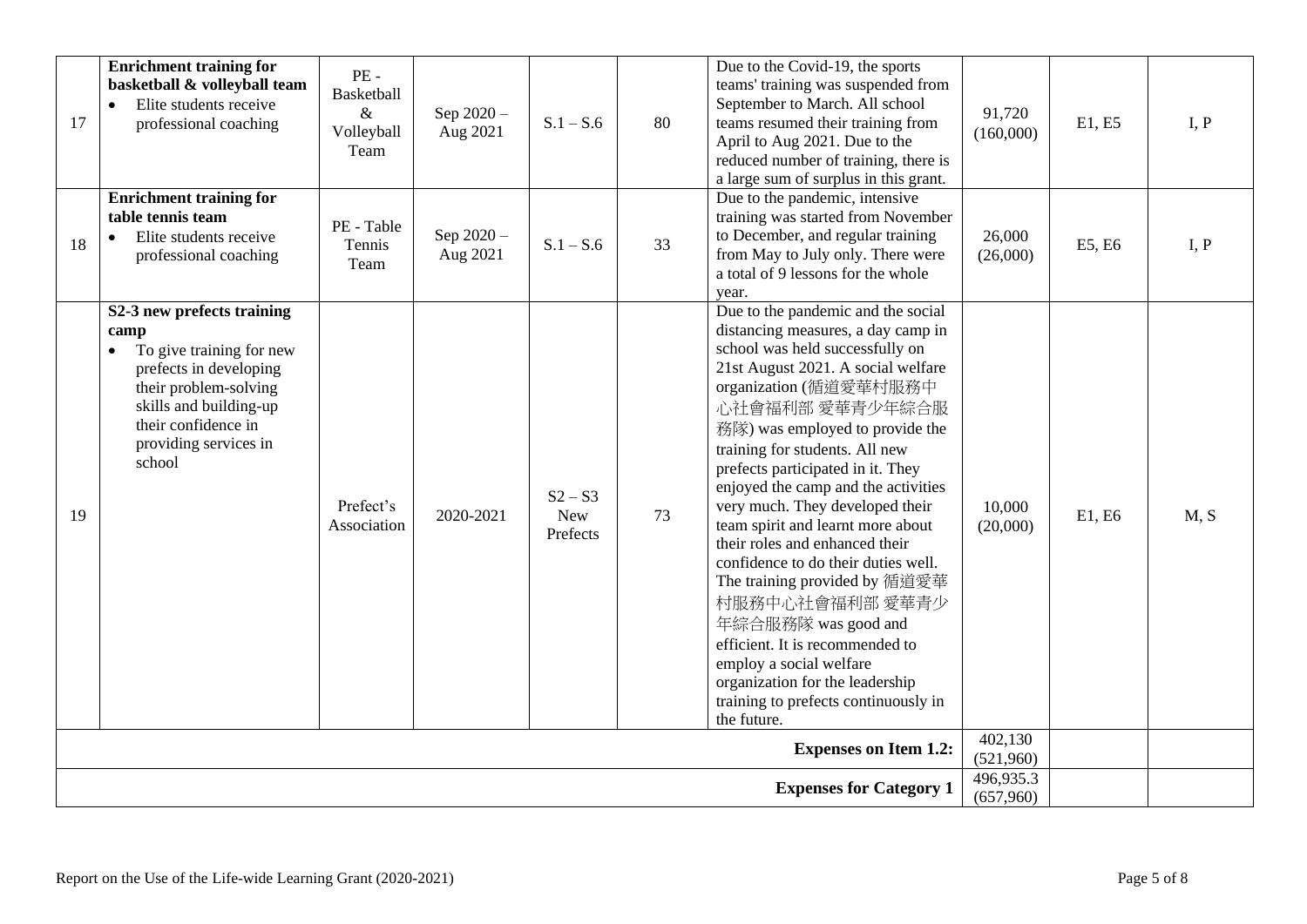# **Category 2: To procure equipment, consumables and learning resources for promoting life-wide Learning**

| No.            | <b>Item</b>                                              | Domain / Subject | <b>Purpose</b>                                                                                              | <b>Actual Expenses</b><br>(Budget) (\$) |
|----------------|----------------------------------------------------------|------------------|-------------------------------------------------------------------------------------------------------------|-----------------------------------------|
| 1              | Computer Control Kits (Lego)                             | D&T              | To arouse students' interest in learning programming and making model for<br>$\bullet$<br>solving problems  | 6,020<br>(6,000)                        |
| $\overline{2}$ | Equipment for field work                                 | Geography        | To facilitate the field work skills of the students                                                         | 6,710<br>(8,010)                        |
| 3              | Purchase of Fitness Equipment                            | PE               | To provide various kind of fitness equipment to students and promote healthy<br>lifestyle                   | 30,029<br>(30,000)                      |
| 4              | <b>Rowling Machines</b>                                  | PE               | To provide various kind of sport facilities to students and promote healthy<br>lifestyle                    | 47,600<br>(47,600)                      |
| 5              | <b>Floor Curling Sets</b>                                | PE               | To provide various kind of sport facilities to students and promote healthy<br>lifestyle                    | 13,000<br>(13,000)                      |
| 6              | Heart Rate Monitor System - Polar<br><b>Verity Sense</b> | PE               | Polar Verity Sense tracks a student's heart rate during the 9 mins run exam or<br>other moderate exercises. | 13,260<br>$(--)$                        |
| 7              | Arduino-based devices                                    | <b>ICT</b>       | To enhance students computational thinking with the use of Arduino devices<br>$\bullet$                     | 5,077<br>(5,000)                        |
| 8              | Animation hardware and software                          | <b>ICT</b>       | To allow students to explore the multimedia and design activities<br>$\bullet$                              | 6,920<br>(8,000)                        |
| 9              | Equipment for external competitions                      | <b>ICT</b>       | To equip students hardware/software to prepare in some external activities/<br>competitions                 | 4,900<br>(5,000)                        |
| 10             | Virtual reality softwares for VR Vive<br>system          | <b>ICT</b>       | To enhance student learning in virtual reality<br>$\bullet$                                                 | 3,806<br>(2,000)                        |
| 11             | STEM-related teaching materials                          | <b>ICT</b>       | To enrich students STEM-related learning                                                                    | 7,851<br>(7,000)                        |
| 12             | Temi AI charbot                                          | <b>ICT</b>       | To learn App Inventor and work as virtual tour assistant with chatbot features                              | 45,000<br>(45,000)                      |
| 13             | Robotics Coding Set                                      | <b>ICT</b>       | To allow students to learn Scratch                                                                          | 43,600<br>(46,000)                      |
| 14             | VR camera                                                | <b>ICT</b>       | To allow students making virtual tours                                                                      | 3,410<br>(4,200)                        |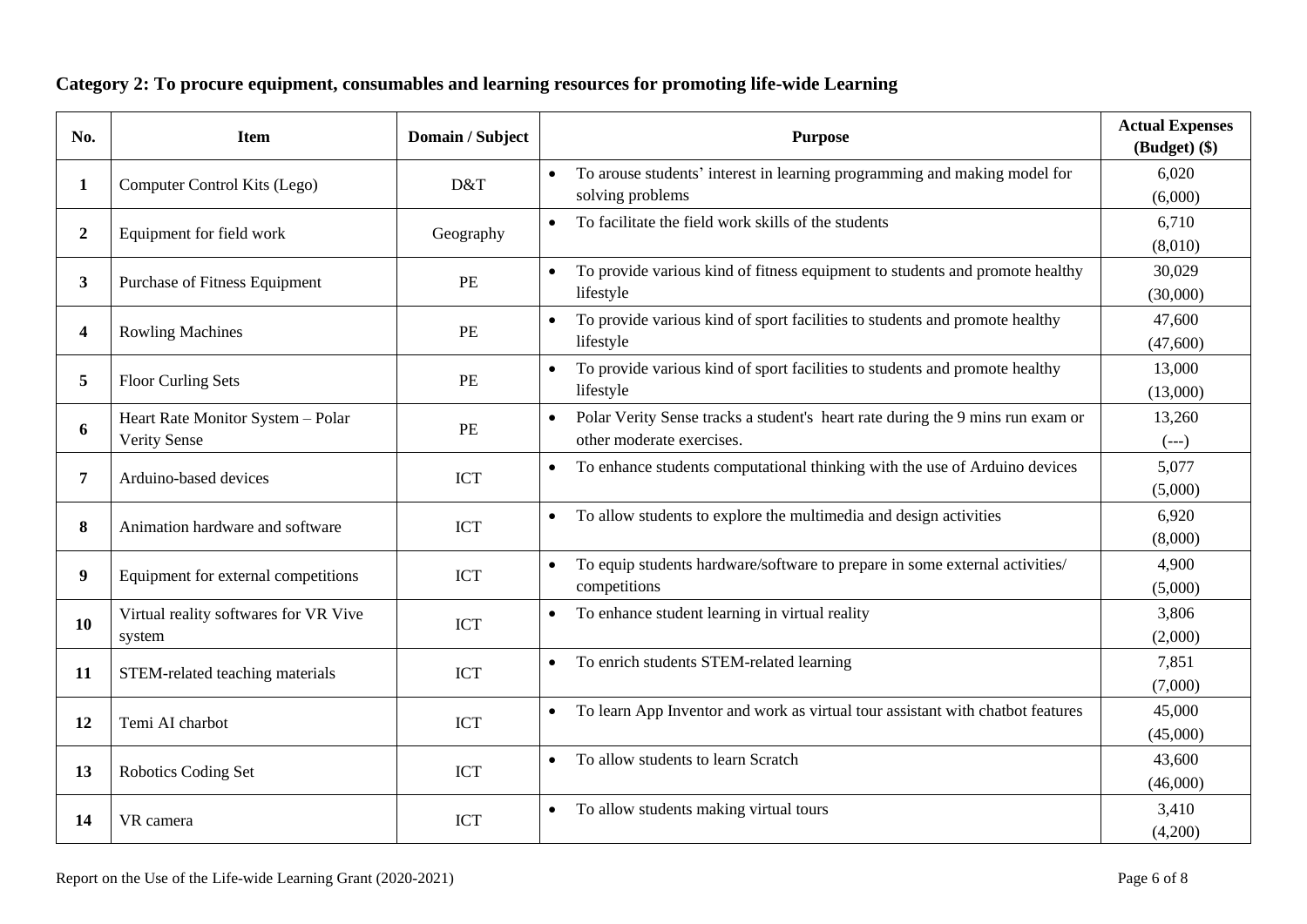| 15                    | Donkey AI AutoGo robotic car       | <b>ICT</b> | To learn machine learning<br>$\bullet$                                      | 12,500      |
|-----------------------|------------------------------------|------------|-----------------------------------------------------------------------------|-------------|
|                       |                                    |            |                                                                             | (12,500)    |
| 17                    |                                    | <b>ICT</b> | To learn drone operation                                                    | 38,773      |
|                       | Drone Equipment                    |            |                                                                             | $(- - )$    |
|                       |                                    |            | To provide opportunities for students learning cello                        | 14,739      |
| <b>16</b>             | Musical instrument: Cello          | Music      |                                                                             | (14,800)    |
|                       |                                    |            | To provide instruments for students to learn Chinese instruments            | 4,998       |
|                       | 18<br>Chinese Instrument<br>Music  |            |                                                                             | (5,000)     |
|                       |                                    |            | Enhance students' skill of playing Clarinet & Oboe and upgrade the level of | 69,100      |
| 19<br>Clarinet & Oboe |                                    | Music      | playing skill of the band                                                   | (70,000)    |
|                       |                                    |            | To equip students with the skill of composing $\&$ arranging music and for  | 10,000      |
| <b>20</b>             | MacBook Pro                        | Music      | competitions                                                                | (11,000)    |
|                       |                                    |            | Equipping students with the skill of composing $\&$ arranging music, and    | 104,578     |
| 21                    | iPad                               | Music & VA | provide proper tools for digital arts and external competitions             | (111,350)   |
|                       |                                    |            | To purchase equipment necessary for external competitions                   | 3682.1      |
| 22                    | Equipment for External competition | Physics    |                                                                             | (5,000)     |
|                       |                                    |            |                                                                             | 495,553.1   |
|                       |                                    |            | <b>Expenses for Category 2</b>                                              | (456, 460)  |
|                       |                                    |            |                                                                             | 992,488.4   |
|                       |                                    |            | <b>Expenses for Categories 1 &amp; 2</b>                                    | (1,114,420) |